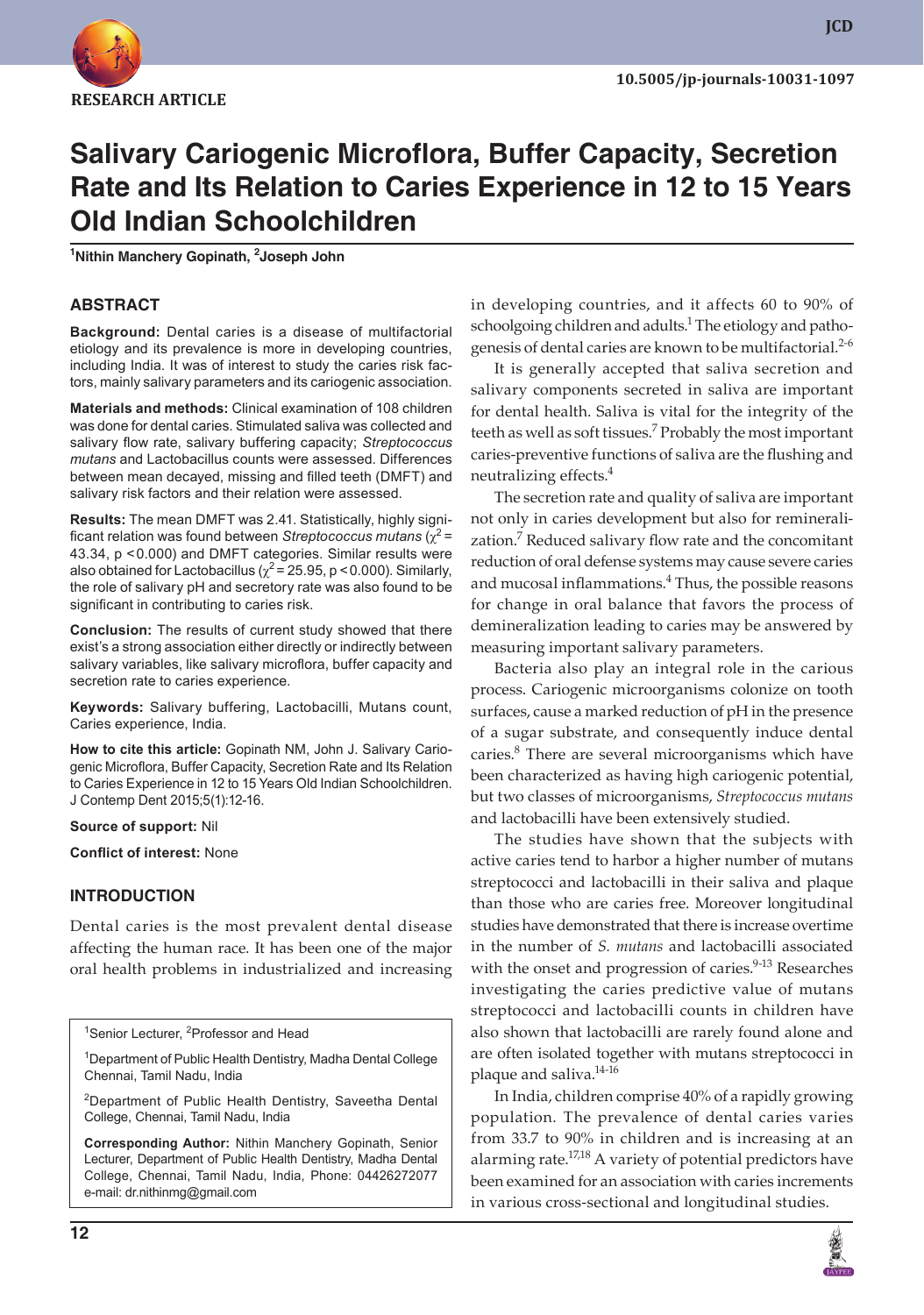Many attempts have been made to identify those children who are more susceptible to caries development so as to implement specific prevention programs for them. The dental caries prevalence among the children in this region has been reported earlier but the risk profile of dental caries in these children has not been investigated much.

Thus, the present study was undertaken with the aim to evaluate any possible relationship among salivary cariogenic flora, buffer capacity, secretion rate and caries experience among 12 to 15 years old schoolchildren in India and also to establish whether there is any possible relationship between salivary parameters and caries experience.

# **MATERIALS AND METHODS**

This is a part of a cross-sectional study which was conducted in the assessment of caries risk in schoolchildren of 12 to 15 years old of Chennai city, which is located in the state of Tamil Nadu, southern part of India.

List of schools in Chennai was obtained. Schools in Chennai were divided into four zones based on the geographical location as north, south, central and east. One zone was selected at random, from which a school was selected. Based on the inclusion criteria, those children with good physical health and free of any systemic illness were considered for the study.

Sample size required for the study was calculated to be  $N = 108$ , with 80% power at 5%  $\alpha$ -error, based on the previous studies. An approval from the concerned school authorities and written informed consent from the parents and children were obtained. Prior to the start of the study ethical approval was obtained from the Institutional Review Board, Saveetha University. The study was carried out using a self designed, pretested proforma which consisted of two parts. The first part collected the demographic details of the children and the second consisted of clinical examination and saliva collection.

The oral examination of schoolchildren was carried out under natural light using a plane mouth mirror, and WHO probe. Oral examination was carried out by a single examiner who had been trained through a series of clinical training sessions for recording the index at the department of Public Health Dentistry at Saveetha Dental College and Hospital, Chennai. The sterilization of instruments was done by autoclaving. No radiographs were used. Caries status was determined by using WHO (1997) Dentition Status and Treatment Needs.

After examination, saliva sampling was performed for each child. The sampling was performed in the school in groups of four to six children. Children were made to sit comfortably on the chair and asked to swallow the preexisting saliva, in order to clear the mouth for any residual unstimulated saliva. After this each student was asked to chew a standard piece of paraffin wax, for 5 minutes and the stimulated saliva was collected. The saliva samples of all the participants were identified by a code number during the period of sample collection and processing.

*Salivary flow rate:* Once the participant could chew comfortably on the wax, he or she was asked to expectorate all saliva formed over a 5-minute period, into the graduated sterile cylinder. After disappearance of the salivary froth, the secretion rate was estimated in milliliters per minute.

*Salivary buffering capacity:* 0.5 ml of saliva was added to 1.5 ml of 0.005 molarity of hydrochloric acid (HCL). Buffering capacity of saliva was determined by assessing the change in pH using commercially available indikrom paper, which have a predetermined pH range and categorized accordingly.

*Microbial assessment:* By means of a sterile disposable syringe, 0.5 ml aliquot of saliva collected directly from the oral cavity was injected in a previously labelled sterile bottle containing 2 ml of transport medium. The samples were processed on the same day in the Department of Microbiology, Saveetha Dental College.

*Laboratory procedure:* The samples were vortexed to uniformly mix the saliva and the media using a cyclomixer. Using an inoculation loop (standard loop with 4 mm inner diameter) 10 ml of the vortexed sample was streaked on mitis salivarius agar selective for *S. mutans* and on Rogosa SL agar for Lactobacillus. The mitis salivarius agar plates were incubated in an anaerobic jar for 48 hours at 37°C in an incubator and similar procedure were followed for Rogosa SL agar plates, which were incubated for 96 hours. The colony characteristics and the number of colony forming units of *S. mutans* (CFU/ ml) and Lactobacillus (CFU/ml) of saliva was determined using a colony counter.

The data collected were analyzed and tested for significance using statistical software packages, SPSS software for windows (version 17.0). ANOVA was done to estimate differences between means. Independent t-test, Chi-square test for association and Spearman correlation was done to explore correlation between dental caries experience and salivary factors.

# **RESULTS**

The total numbers of study participants were 108, of which 56 were males and 52 females. Table 1 shows the distribution of study subjects according to mean DMFT and DMFS. The mean DMFT was found to be higher in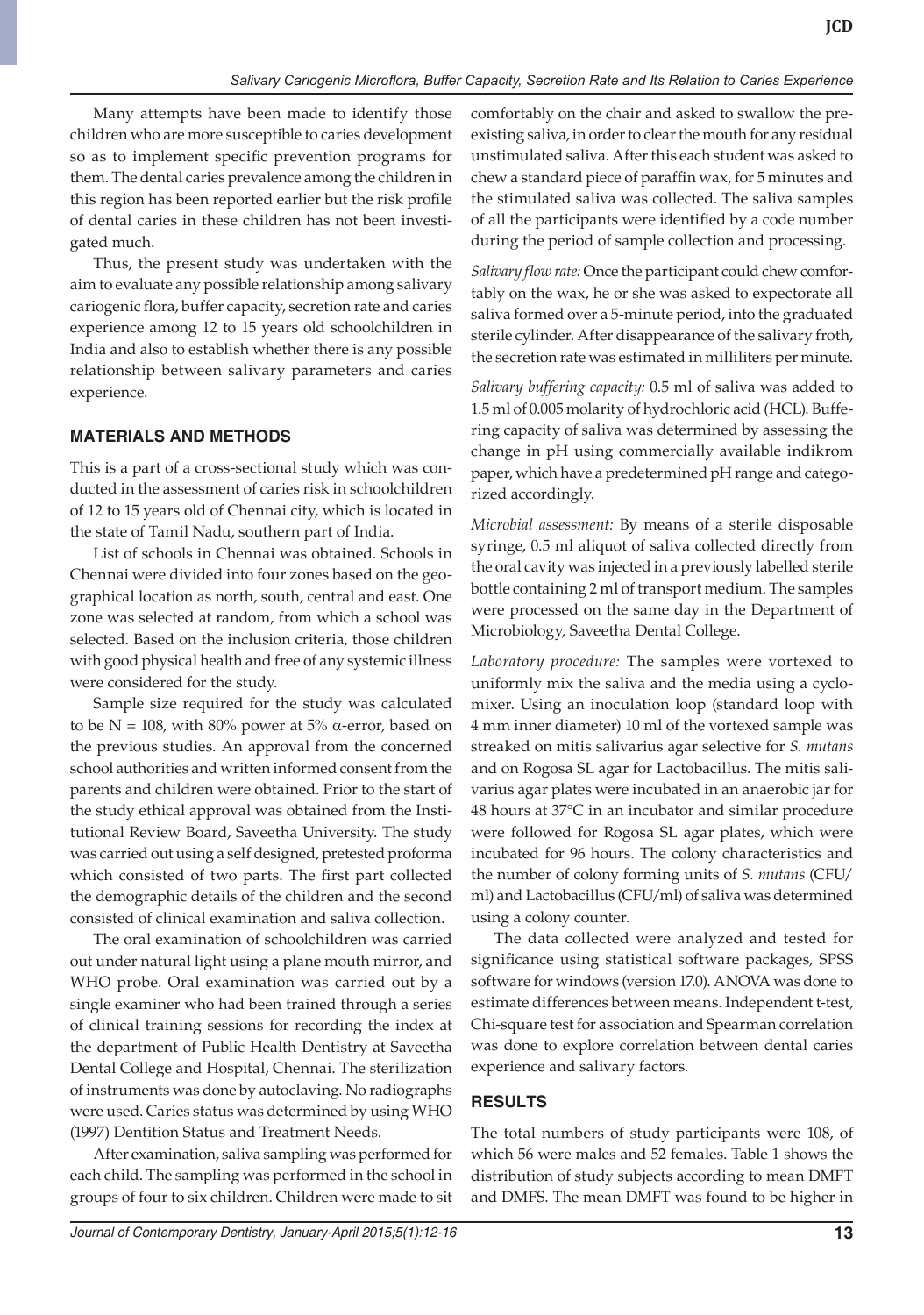boys when compared to the girls and the difference in caries experience between the genders was found to be significant statistically.

A total of 91.66% study subjects carried detectable salivary levels of *S. mutans* while lactobacilli was found in 85.19% of the study subjects. The secretion rate was estimated between 0.4 and 1.5 ml/min in the examined subjects with a mean flow rate of  $0.27 \pm 0.485$  ml/min. Majority of study subjects presented with a salivary flow rate score of  $0$  ( $> 0.7$  ml/min) and with a buffer capacity of  $>6$  pH.

Table 2 shows the distribution of study subjects according to salivary mutans count and caries experience. It was seen that caries experience was directly related to mutans count. The difference was found to be highly significant statistically on Chi-square test.

Table 3 represents the results of individual salivary factors to corresponding mean DMFT and DMFS value.

In the present study, 37.9% of the children had a score of 1 ( $10^4$  CFU/ml) and 44.9% had a score of 2  $(10<sup>5</sup> CFU/ml)$ . The diet contents showed a significant association to caries experience (ANOVA,  $p < 0.000$ ). The mutans streptococci estimations were directly related to the DMFT and DMFS scores of the children and were found to be statistically significant. Regarding salivary secretory rate, there were significant differences among the different categories of saliva secretion rate (ANOVA, p<0.001). Children with normal salivary secretion rate developed fewer new carious lesions than the other groups. A significant difference was also seen between mean DMFT and DMFS scores and salivary buffering capacity (ANOVA,  $p < 0.002$ ).

Table 4 shows the correlation between salivary variables and caries experience. All the variables showed a highly significant correlation with the DMFT and DMFS values.

**Table 1:** Distribution of study subjects according to mean DMFT and DMFS scores

| Gender*                           | Ν   | $DMFT^*$ (mean $\pm$ SD) DMFS (mean $\pm$ SD) |                 |  |  |
|-----------------------------------|-----|-----------------------------------------------|-----------------|--|--|
| <b>Boys</b>                       | 56. | $2.46 \pm 1.47$                               | $4.14 + 2.21$   |  |  |
| Girls                             | 52. | $1.88 + 1.02$                                 | $3.33 \pm 2.18$ |  |  |
| Total                             |     | $108$ $2.19 + 1.30$                           | $3.75 + 2.22$   |  |  |
| $*1 - 2.355$ df - 107 $n < 0.023$ |     |                                               |                 |  |  |

 $2.355$ ; df = 107; p  $<0.023$ 

### **DISCUSSION**

Dental caries is a multifactorial disease with several wellknown components teaming up in the disease process. The results of the present study showed that, out of the 108 schoolchildren, 98 (90.7%) children presented with caries of which 52 (53.06%) were boys and 46 (46.93%) were girls. A statistically significant difference was observed in the mean DMFT between males and females. This observation was in contrast to studies carried out by Hegde et al<sup>17</sup> in Belgaum and Zickert et  $al^{19}$  at Sweden where no association was found between DMFT and gender.

The mean DMFT recorded was 2.19. This mean DMFT was found to be lesser than in the study conducted by Hegde et al<sup>17</sup> (2.43). It was far higher than (1.18) in the study conducted by Kulkarni and Deshpande<sup>20</sup> where the mean DMFT was 1.18. The possible difference in DMFT could be also due to the difference in population studied and where the studies had been conducted. The percentage of children caries free in the current study was only 9.2%.

A lot of research has been done to find out and prove the influence of salivary MS on caries experience in children. Our results also showed that the caries experience was directly related to salivary *S. mutans* level. This type of positive relation has been reported in earlier studies of such kind.<sup>18,19,22-27</sup>

Lactobacilli are notable organisms in dental caries and clinical studies have shown positive correlation of Lactobacilli number in the dental plaque and saliva of caries active individuals.<sup>19</sup> Most of the children in the present study had a Lactobacillus score of 2 (44.44%) and this difference was found to be statistically significant. This high score could be possible that a majority of the subjects in the present study were presented with carious lesions that were in advanced stages as and this can be attributed due to the type of children who participated in this study.

As it is known, saliva's pH has no influence on caries experience in different age groups. But, low salivary buffer capacity influences on the growth of salivary cariogenic microflora. The analysis of buffer capacity of saliva showed that the majority (81.48%) of study subjects presented with a buffer capacity of >6 pH, followed

**Table 2:** Distribution of study subjects according to mutans count and caries status

|                |                                     |         |    | Streptococcus mutans (CFU/ml) |    |                  |    |            |     |       |  |
|----------------|-------------------------------------|---------|----|-------------------------------|----|------------------|----|------------|-----|-------|--|
| <b>DMFT</b>    |                                     | 0 (neg) |    | $($ < 10 <sup>4</sup>         |    | $2(10^4 - 10^5)$ |    | $3(>10^5)$ |     | Total |  |
| score          |                                     | %       |    | %                             |    | %                |    | %          |     | %     |  |
| $\overline{0}$ |                                     | 30      |    | 70                            |    |                  |    |            | 10  | 9.2   |  |
| -3             | 6                                   | 10.7    |    | 12.5                          | 23 | 41               | 20 | 35.7       | 56  | 51.8  |  |
| >3             |                                     |         |    | 4.7                           | 18 | 42.8             | 22 | 48.8       | 42  | 38.9  |  |
| Total          | 9                                   | 8.3     | 16 | 14.8                          | 41 | 37.9             | 42 | 38.9       | 108 | 100   |  |
|                | $\chi^2$ = 43.34; df = 6; p < 0.000 |         |    |                               |    |                  |    |            |     |       |  |

**14**

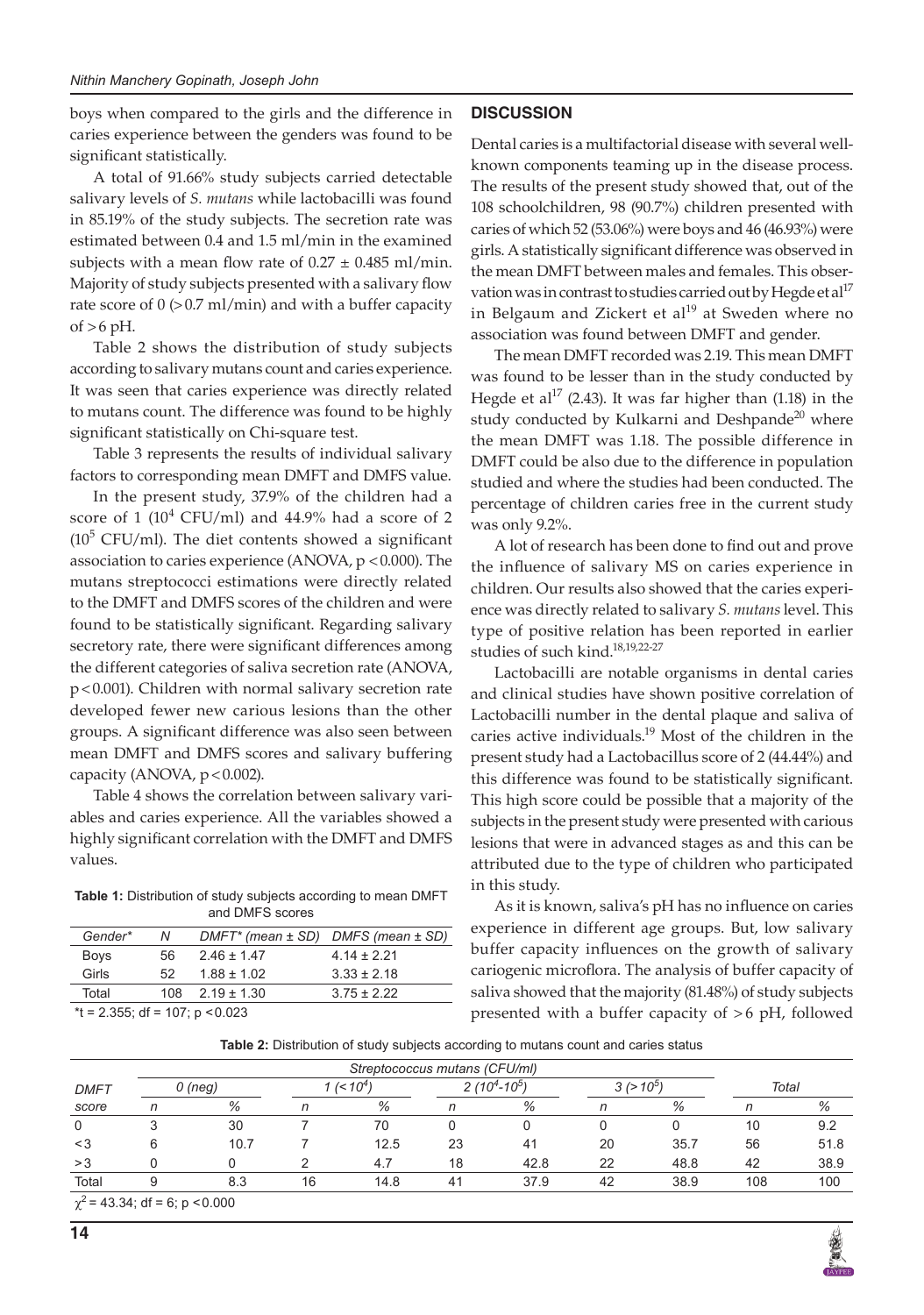| Salivary variables                                 |                                  | $\overline{N}$ | Mean DMFT       | <b>Mean DMFS</b> |
|----------------------------------------------------|----------------------------------|----------------|-----------------|------------------|
| Salivary Lactobacillus (CFU/ml) of saliva          |                                  |                |                 |                  |
| 0                                                  | Very low $\leq 10^3$ CFU/ml      | 16             | $1.00 \pm 0.81$ | $1.81 \pm 1.42$  |
|                                                    | Low, $10^4$ CFU/ml               | 41             | $2.17 \pm 1.24$ | $4.02 \pm 2.51$  |
| 2                                                  | Moderate, 10 <sup>5</sup> CFU/ml | 48             | $2.50 \pm 1.25$ | $4.00 \pm 1.79$  |
| 3                                                  | High, $\geq 10^6$ CFU/ml         | 3              | $3.67 \pm 1.15$ | $6.00 \pm 2.64$  |
| ANOVA p-value                                      |                                  |                | 0.000           | 0.001            |
| Salivary mutans streptococci (CFU/ml) of saliva    |                                  |                |                 |                  |
| 0                                                  | Negligible                       | 9              | $1.00 \pm 0.86$ | $1.67 \pm 1.50$  |
|                                                    | $<$ 10 <sup>4</sup> CFU/ml       | 16             | $1.31 \pm 1.53$ | $1.94 \pm 2.17$  |
| 2                                                  | $10^4 - 10^5$ CFU/ml             | 41             | $2.46 \pm 1.22$ | $4.46 \pm 2.11$  |
| 3                                                  | $>10^5$ CFU/ml                   | 42             | $2.50 \pm 1.08$ | $4.19 \pm 1.86$  |
| ANOVA p-value                                      |                                  |                | 0.000           | 0.000            |
| Salivary secretion amount (stimulated saliva test) |                                  |                |                 |                  |
| 0                                                  | $0.7$ ml/min                     | 81             | $1.84 \pm 1.12$ | $3.46 \pm 2.23$  |
|                                                    | $0.3 - 0.7$ ml/min               | 25             | $3.00 \pm 1.04$ | $4.40 \pm 1.82$  |
| 2                                                  | $< 0.3$ ml/min                   | $\overline{2}$ | $6.00 \pm 0.00$ | $7.50 \pm 2.12$  |
| ANOVA p-value                                      |                                  |                | 0.001           | 0.009            |
| Salivary buffering capacity (pH)                   |                                  |                |                 |                  |
| 0                                                  | pH > 6.0                         | 88             | $1.99 \pm 1.22$ | $3.40 \pm 2.03$  |
|                                                    | pH 4.5-5.5                       | 16             | $2.88 \pm 1.25$ | $4.88 \pm 2.52$  |
| 2                                                  | pH < 4.0                         | 4              | $3.75 \pm 1.50$ | $7.00 \pm 0.81$  |
| ANOVA p-value                                      |                                  |                | 0.002           | 0.000            |

**Table 3:** Distribution of study subjects with mean DMFT/DMFS scores according to salivary variables

**Table 4:** Correlation between salivary variables and caries experience

| Variable                    | DMFT      | <b>DMFS</b>        |
|-----------------------------|-----------|--------------------|
| Salivary lactobacilli       | 0.366a    | 0.289a             |
| Salivary S. mutans level    | $0.363^a$ | $0.338^{a}$        |
| Salivary secretory rate     | 0.432a    | $0.245^{b}$        |
| Salivary buffering capacity | 0.332a    | 0.328 <sup>a</sup> |
|                             |           |                    |

<sup>a</sup>Correlation is significant at the 0.01 level; <sup>b</sup>Correlation is significant at the 0.05 level

by 14.81% with a pH of 4.5 to 5.5. In the present study, secretion rate was estimated between 0.3 and 1.5 ml/min for the overall subjects with a mean flow rate of  $0.27 \pm$ 0.485 ml/min. A significant correlation was seen between the mean caries score and the salivary buffer capacity and flow rate. This result was in to contrast to the studies conducted previously by Sullivan et  $al^{28}$  and Russell JI et al<sup>29</sup> which showed no significant difference between the salivary pH and salivary flow rate and the mean caries score.

Comparison of all results with other studies was not possible, as disparity between results exists. This could be attributed to the differences in DMFT values, dietary patterns, oral hygiene practices, genetic factors, and several other factors peculiar to the study population. Also, distinct technique of saliva sampling and cultivation of bacteria can contribute to variation.

One issue which requires to be considered is the use of cross-sectional study design which has been used also in the present study as well as by other authors to document the correlation between microorganisms and dental caries. In such a kind of study, a single saliva/ plaque sample is taken to record the count of microorganisms, which probably indicates the microbial count at a certain point of time, since dental caries develops over a considerable period of time, during which bacterial count would perhaps fluctuate in response to the changing oral environment.

Tukia-Kulmala and Tenovuo have reported that intraindividual variation in salivary factors and microorganisms does exist with respect to time and that single point measurement of salivary factors and microorganisms are unreliable for caries-diagnostic or predictive purposes.<sup>22,29</sup> Also, Kristila et al<sup>30</sup> considered longitudinal analysis to be the only way to determine the existence of any saliva-caries relationships with clinical significance, since cross-sectional data do not necessarily reflect the oral situation at the time when the disease process has started.

Therefore, it is suggested that further longitudinal study designs be undertaken wherein microbial samples are taken at regular intervals which would in turn help in studying the variation in the count of the microorganisms as well as the important factor time in the Keyes circle of dental caries formation.

To conclude, the results of current study showed that, there exists a strong association either directly or indirectly between salivary variables, like salivary microflora, buffer capacity and secretion rate to caries experience.